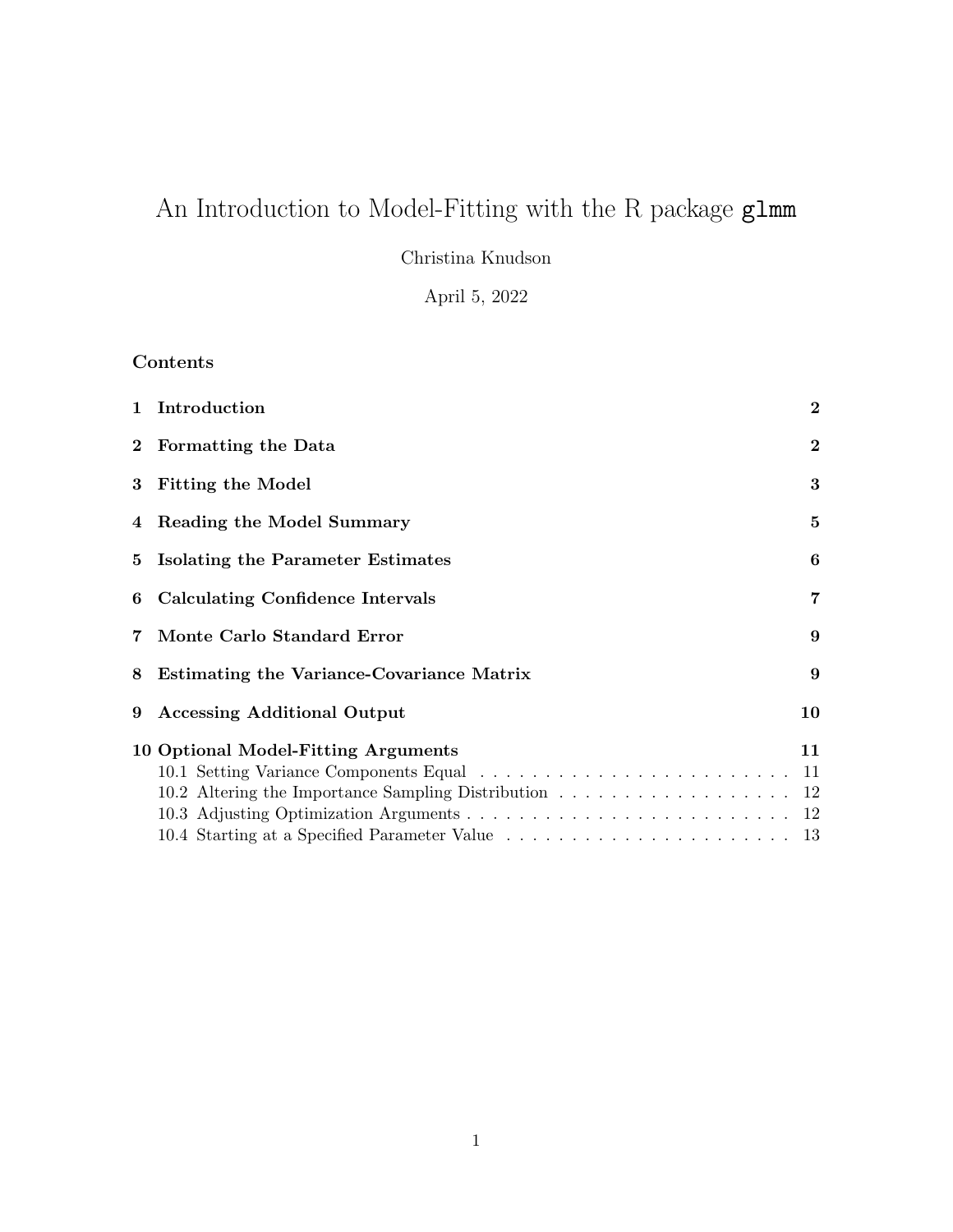## 1 Introduction

The R package glmm approximates the entire likelihood function for generalized linear mixed models (GLMMs) with a canonical link. glmm calculates and maximizes the Monte Carlo likelihood approximation (MCLA) to find Monte Carlo maximum likelihood estimates (MCMLEs) for the fixed effects and variance components. Additionally, the value, gradient vector, and Hessian matrix of the MCLA are calculated at the MCMLEs. The Hessian of the MCLA is used to calculate the standard errors for the MCMLEs.

The basis of glmm is MCLA, which was first proposed by Geyer (1990) for approximating the likelihood of unnormalized densities. MCLA was used by Geyer and Thompson (1992) to approximate the likelihood for normalized densities for models with random effects. Gelfand and Carlin (1993) proposed applying MCLA to unnormalized densities for models with random effects. The theoretical foundation for MCLA was established by Geyer (1994). Sung and Geyer (2007) prepared an R package bernor that, when given model matrices, fits maximum likelihood estimates for the logit-normal model. Their importance sampling distribution is chosen independently of the data.

### 2 Formatting the Data

The following vectors can be used to fit a generalized linear mixed model using the glmm package. These vectors can be contained in a data frame, but they do not need to be.

- 1. A response vector. If your response is Poisson, then the entries in the response vector must be natural numbers. If your response is Bernoulli, then the entries in the response vector must be 0 and 1. If your response is binomial, then you will have two vectors: a vector of successes and a vector of failures. (For this version of glmm, these are the only response types possible. If you need to fit a model with a different response, contact me.)
- 2. At least one vector that will be used for defining the random effects' design matrix. For this version of  $glmm$ , the vector(s) should be class factor.
- 3. Vector(s) that will be used for defining the fixed effects' design matrix. The vector(s) can be of class factor or numeric.

The first two types of vectors described in the list are required. The last type is optional. That is, the minimum requirement to fit a glmm model is the response vector and one vector for defining the random effects' design matrix.

We use the salamander dataset as an example in this vignette. For your convenience, it is already included in the glmm package. The data arose from an experiment conducted at the University of Chicago in 1986 and were first presented by McCullagh and Nelder (1989, section 14.5). Scientists paired female and male salamanders of two types (Rough Butt and White Side) and collected data on whether or not they mated.

The variable Mate tells us whether the pair of salamanders mated. The value is 1 if they successfully mated and 0 if they did not. The variable Cross describes the type of female and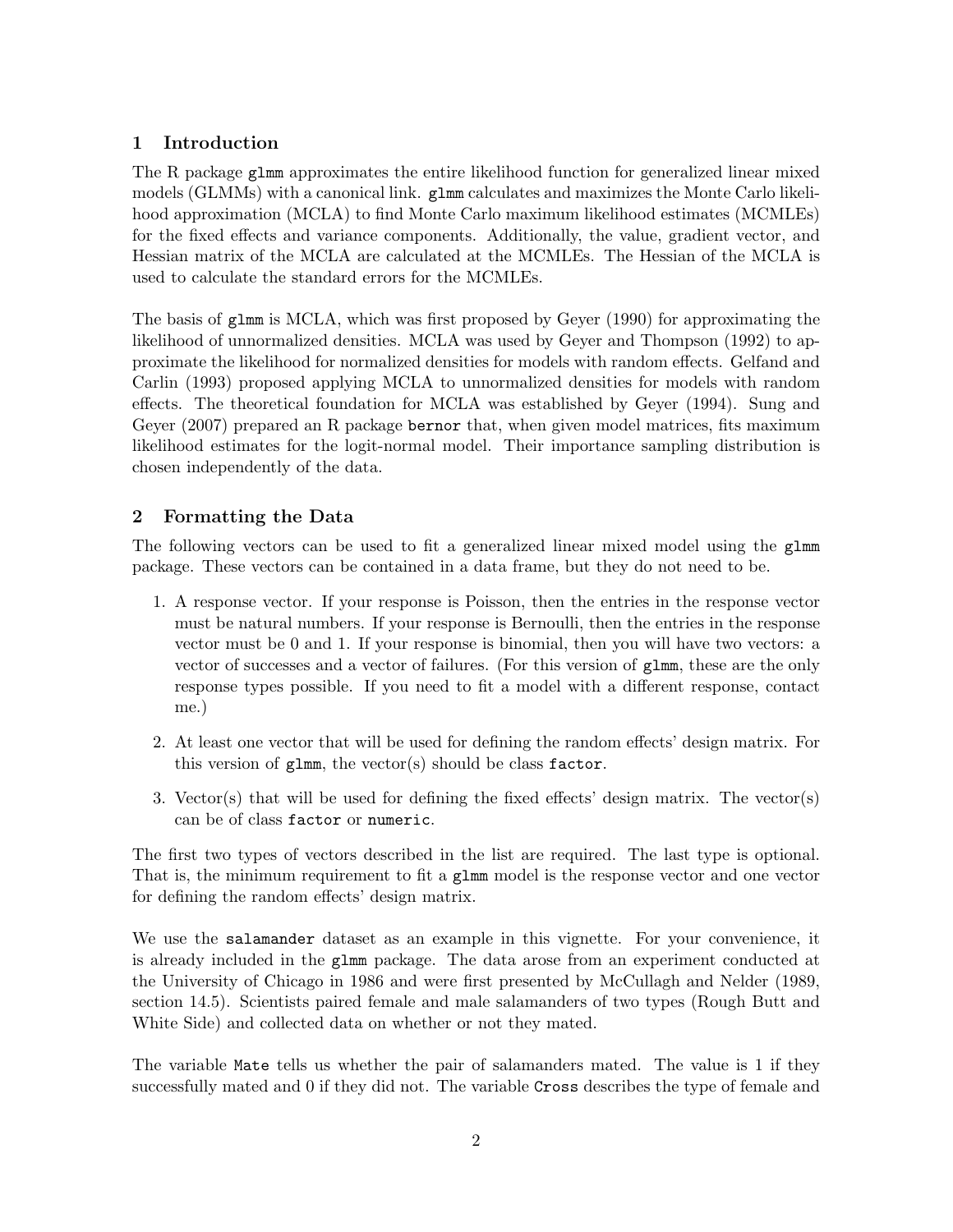male salamander. For example,  $Cross = W/R$  indicates a White Side female was crossed with a Rough Butt male. The variable Female contains the identification number of the female salamander, and the variable Male contains the identification number of the male salamander.

The first R command shown below gives us access to the glmm package and and all of its commands. The second line of code gives us access to the salamander data frame. The next three commands help us begin to understand the data. We have four variables: Mate, Cross, Female, and Male. The summary shows us Mate is numeric, Cross is a factor with four levels, Female is a factor, and Male is a factor.

```
library(glmm)
data(salamander)
names(salamander)
## [1] "Mate" "Cross" "Female" "Male"
head(salamander)
## Mate Cross Female Male
## 1 1 R/R 10 10
## 2 1 R/R 11 14
## 3 1 R/R 12 11
## 4 1 R/R 13 13
## 5 1 R/R 14 12
## 6 1 R/W 15 28
summary(salamander)
## Mate Cross Female Male
## Min. :0.000 R/R:90 10 : 6 10 : 6
## 1st Qu.:0.000 R/W:90 11 : 6 11 : 6
## Median :1.000 W/R:90 12 : 6 12 : 6
## Mean :0.525 W/W:90 13 : 6 13 : 6
## 3rd Qu.:1.000 14 : 6 14 : 6
## Max. :1.000 15 : 6 15 : 6
## (Other):324 (Other):324
```
#### 3 Fitting the Model

Following Model A from Karim and Zeger (1992), we set Mate as the response, Cross as the fixed effect variable, and Female and Male as the random effect variables. That is, we would like to fit a generalized linear mixed model with a logit link (because the response is Bernoulli). We will have four fixed effect parameters  $(\beta_{R/R}, \beta_{R/W}, \beta_{W/R}, \beta_{W/W})$ . There is likely to be variability among the females and variability among the males. That is, some females will be more likely to mate than other females, and we would like the model to reflect the tendencies of the individual salamanders. We incorporate this into the model by including a random effect for each female salamander and a random effect for each male salamander.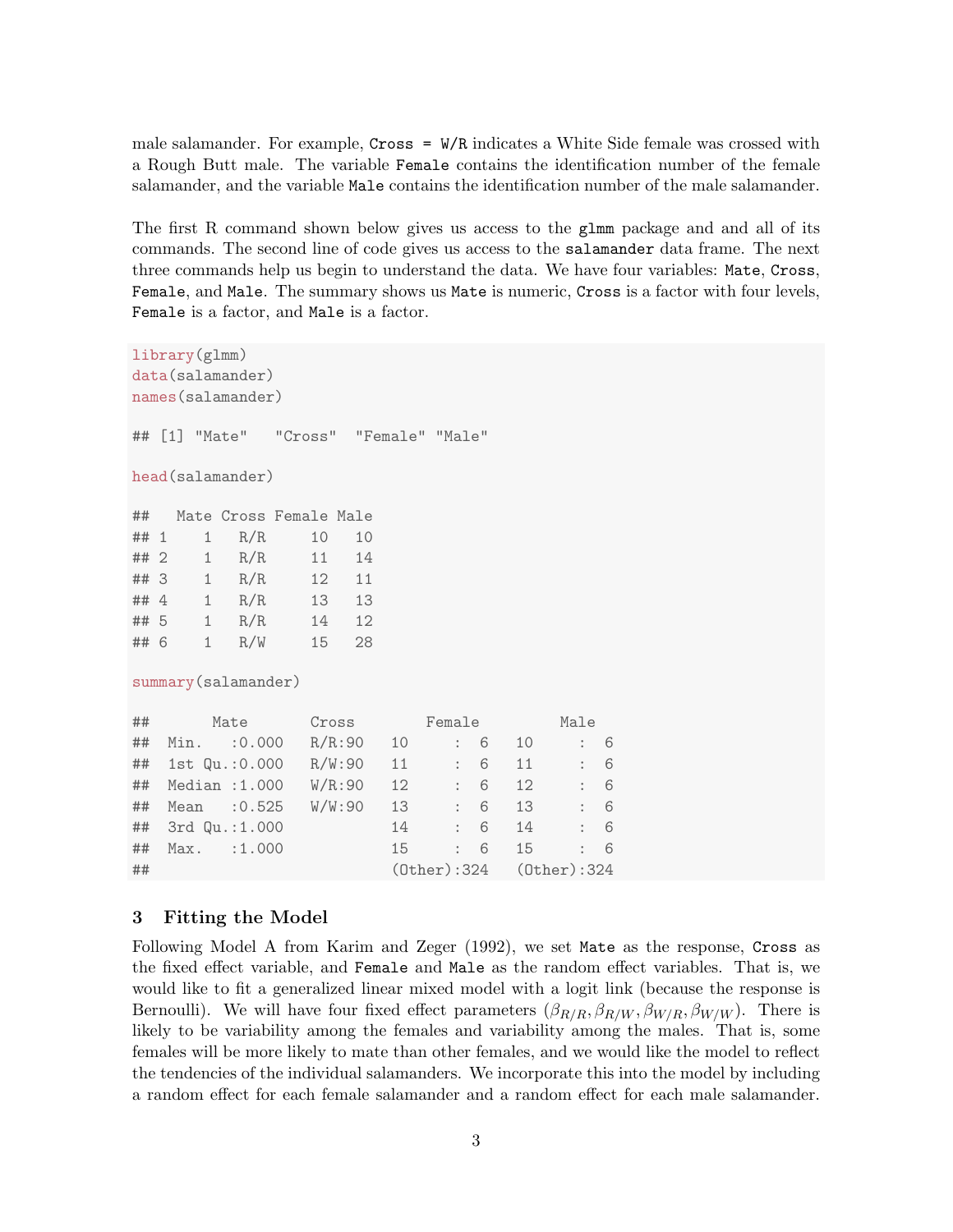We believe the female salamanders' random effects are i.i.d. draws from  $N(0, \nu_F)$ , where  $\nu_F$  is an unknown parameter to be estimated. Similarly, we believe the male salamanders' random effects are i.i.d. draws from  $N(0, \nu_M)$ , where  $\nu_M$  is an unknown parameter to be estimated. Finally, we believe the female and male random effects are independent of one another.

In the following code, we fit the model using the glmm command and save the model under the name sal. Because Mate is our response, it is on the left of the ∼. We want to have a fixed effect for each of the four levels of Cross, so we type Mate  $\sim 0 +$  Cross. Because Cross is a factor, typing Mate  $\sim$  Cross would fit an equivalent model.

Next, the random list creates the design matrices for the random effects. Since we want two random effects for each cross (one from the female salamander and one from the male salamander), we type list( $\sim$  0 + Female,  $\sim$  0 + Male). We include the 0 because we want our random effects to be centered at 0. Almost always, you will want your random effects to have mean 0.

Following the random list, the argument varcomps.names allows us to name the list of variance components. In the random list, we have placed the females first. Therefore, the order of the variance components names are first "F" and then "M."

Next, we specify the name of our data set. This is an optional argument. If the data set is not specified, glmm looks to the parent environment for the variables you have referenced.

After the name of the data set, we need to specify the type of the response. In the salamander mating example, the response is binary: the salamanders either mated or they did not. Therefore, the family is bernoulli.glmm. If your response is a count, then the family is poisson.glmm.

Next, we specify our Monte Carlo sample size m. The general rule is the larger the Monte Carlo sample size, the more accurate the Monte Carlo likelihood approximation (MCLA) will be, and the more accurate the resulting Monte Carlo maximum likelihood estimates (MCMLEs) will be. Ideally, you want the largest m that time allows. For this vignette, we have chosen a Monte Carlo sample size that allows for quick computation. If you are interested in accuracy in the resulting estimates for the salamander model, we suggest a larger Monte Carlo sample size.

Finally, we specify the cluster we would like to use for the value, gradient vector and Hessian matrix calculations, done in parallel, using cluster and the weighting scheme we would like to use for relevance weighting each observation, using weights. To read more about the cluster argument, please read "Developments in the R package glmm"

We put this all together in the following commands. Note that we set the seed so that we can have reproducible results. In other words, if you set your seed to the same number and type the exact command listed below, your results should be identical to those listed here.

```
set.seed(1234)
clust <- makeCluster(2)
sal \leq glmm(Mate \degree 0 + Cross, random = list(\degree 0 + Female,
```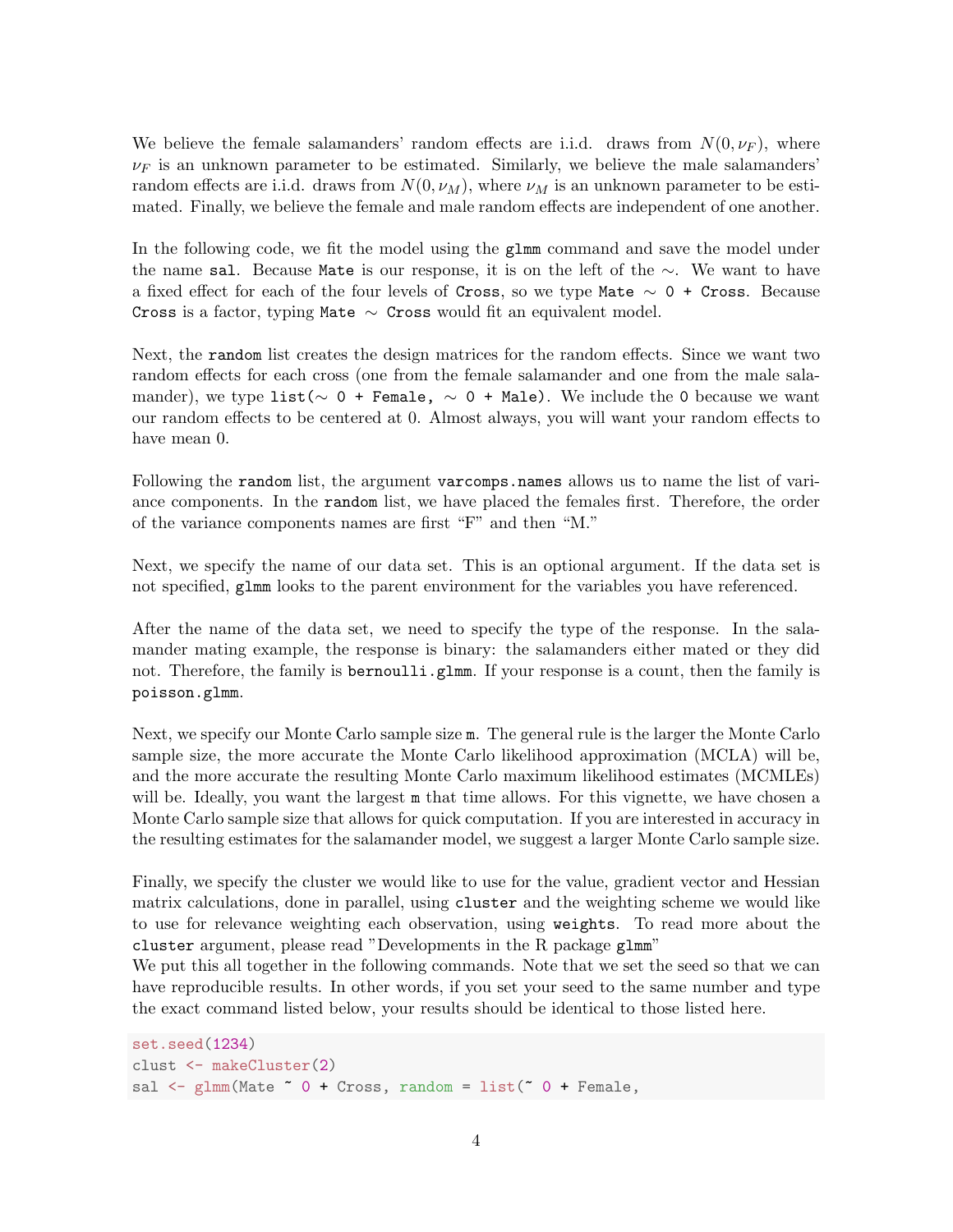$\tilde{p}$  + Male), varcomps.names = c("F", "M"), data = salamander, family.glmm = bernoulli.glmm,  $m = 10^4$ , debug = TRUE, cluster = clust) stopCluster(clust)

#### 4 Reading the Model Summary

The summary command displays

- the function call (to remind you of the model you fit).
- the link function.
- the fixed effect estimates, their standard errors (calculated using observed Fisher information), their z value test statistics (testing whether the coefficients are significantly different from zero), the test's p-values, and the R-standard significance stars (optional).
- the variance component estimates, their standard errors (calculated using observed Fisher information), their z value test statistics (testing whether the coefficients are significantly different from zero), the test's p-values, and the R-standard significance stars (optional).

Note that the p-value for the fixed effects is calculated using a two-sided alternative hypothesis  $(H_A : \beta \neq 0)$  while the p-value for the variance components is calculated using a one-sided alternative hypothesis  $(H_A : \nu > 0)$  because variance components must be nonnegative.

To view the model summary, we use the summary command.

```
summary(sal)
##
## Call:
## glmm(fixed = Mate ~ 0 + Cross, random = list(~0 + Female, ~0 +
## Male), varcomps.names = c("F", "M"), data = salamander, family.glmm = bernoulli.glmm,
## m = 10^4, debug = TRUE, cluster = clust)
##
##
## Link is: "logit (log odds)"
##
## Fixed Effects:
## Estimate Std. Error z value Pr(>|z|)
## CrossR/R 1.230 0.300 4.045 5.24e-05 ***
## CrossR/W 0.320 0.267 1.198 0.23077
## CrossW/R -2.000 0.330 -6.042 1.52e-09 ***
## CrossW/W 0.920 0.300 3.084 0.00204 **
## ---
## Signif. codes: 0 '***' 0.001 '**' 0.01 '*' 0.05 '.' 0.1 ' ' 1
##
##
```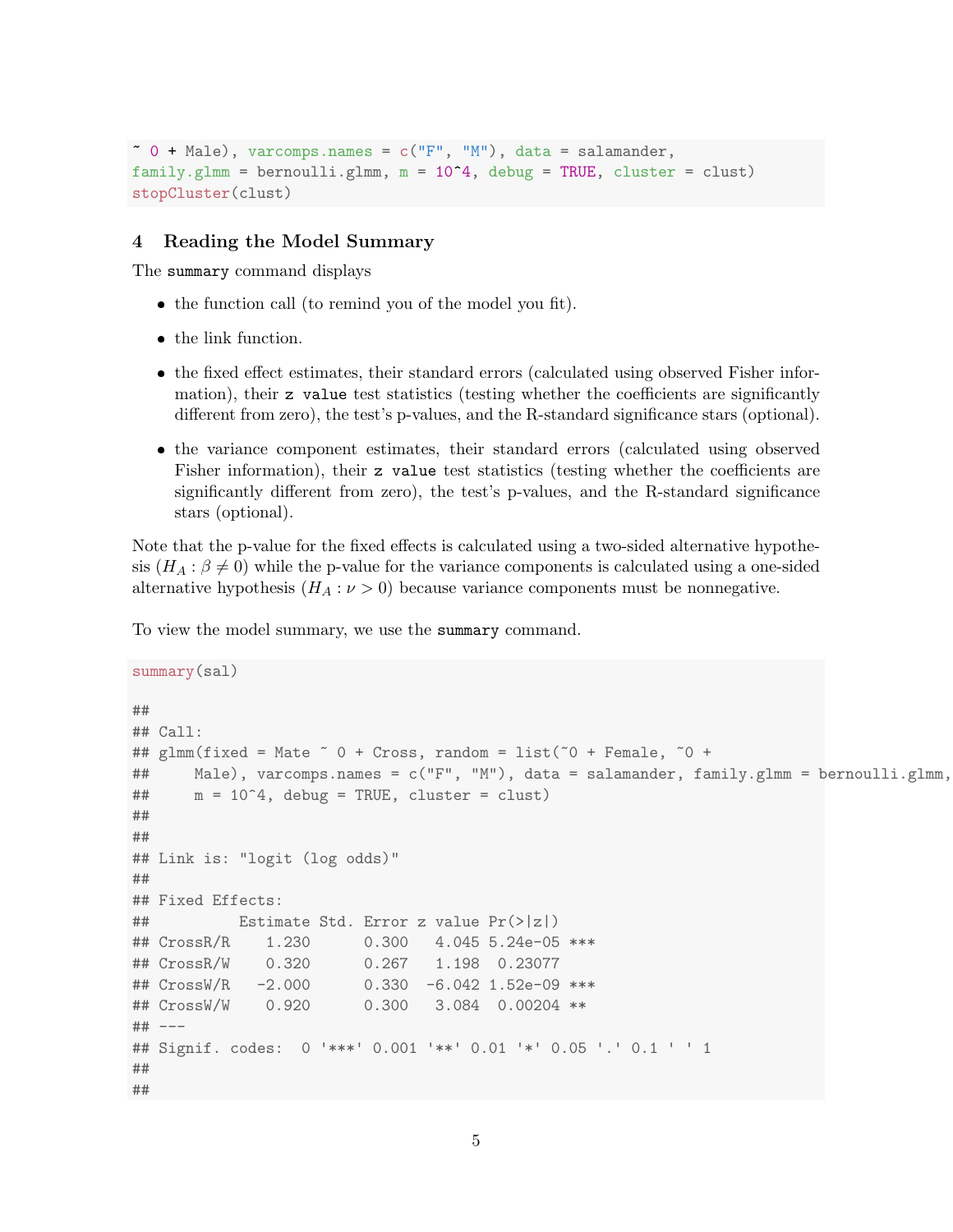```
## Variance Components for Random Effects (P-values are one-tailed):
## Estimate Std. Error z value Pr(>|z|)/2
## F 1.46 0.31 4.695 1.33e-06 ***
## M 1.64 0.33 4.918 4.36e-07 ***
## ---
## Signif. codes: 0 '***' 0.001 '**' 0.01 '*' 0.05 '.' 0.1 ' ' 1
```
Looking at our output, we can see that the type of cross significantly affects the salamanders' odds of mating. Additionally, both the variance components are significantly different from zero and should be retained in the model.

The summary provides the estimates needed to write our model. First, we establish a little notation. Let  $\pi_i$  represent the probability of successful mating for salamander pair i. Let  $I()$ be an indicator function, so that  $I(Cross=R/R)$  is 1 when the variable Cross = R/R and 0 otherwise. Let  $u_i^F$  represent the random effect from the female salamander in the *i*<sup>th</sup> pair. Let  $u_i^M$  represent the random effect from the male salamander in the *i*<sup>th</sup> pair. Since the response is Bernoulli, the canonical link is the log odds of successful mating. Using this notation, we write the model as follows.

$$
\log\left(\frac{\pi_i}{1-\pi_i}\right) = 1.2328 * I(\text{Cross}=R/R) + 0.3199 * I(\text{Cross}=R/W) \n+ -1.9986 * I(\text{Cross}=W/R) + 0.9159 * I(\text{Cross}=W/W) \n+ u_i^F + u_i^M \nu_i^F \stackrel{i.i.d.}{\sim} N(0, 1.459) \nu_i^M \stackrel{i.i.d.}{\sim} N(0, 1.644)
$$

Recall that  $m$  in the above model was chosen for convenience to save time. The resulting parameter estimates have a little too much variability. If we increase m, the Monte Carlo standard error decreases.

#### 5 Isolating the Parameter Estimates

If we wish to extract the estimates for the fixed effect coefficients or the variance components, we use the commands coef and varcomps, respectively. These commands isolate the estimates that are shown in the summary (as displayed in section 4).

To extract the fixed effect coefficients, the only argument needed is the model. The commands coef and coefficients are interchangeable. We can type either of the following:

```
coef(sal)
## CrossR/R CrossR/W CrossW/R CrossW/W
## 1.2327950 0.3199320 -1.9986114 0.9159357
```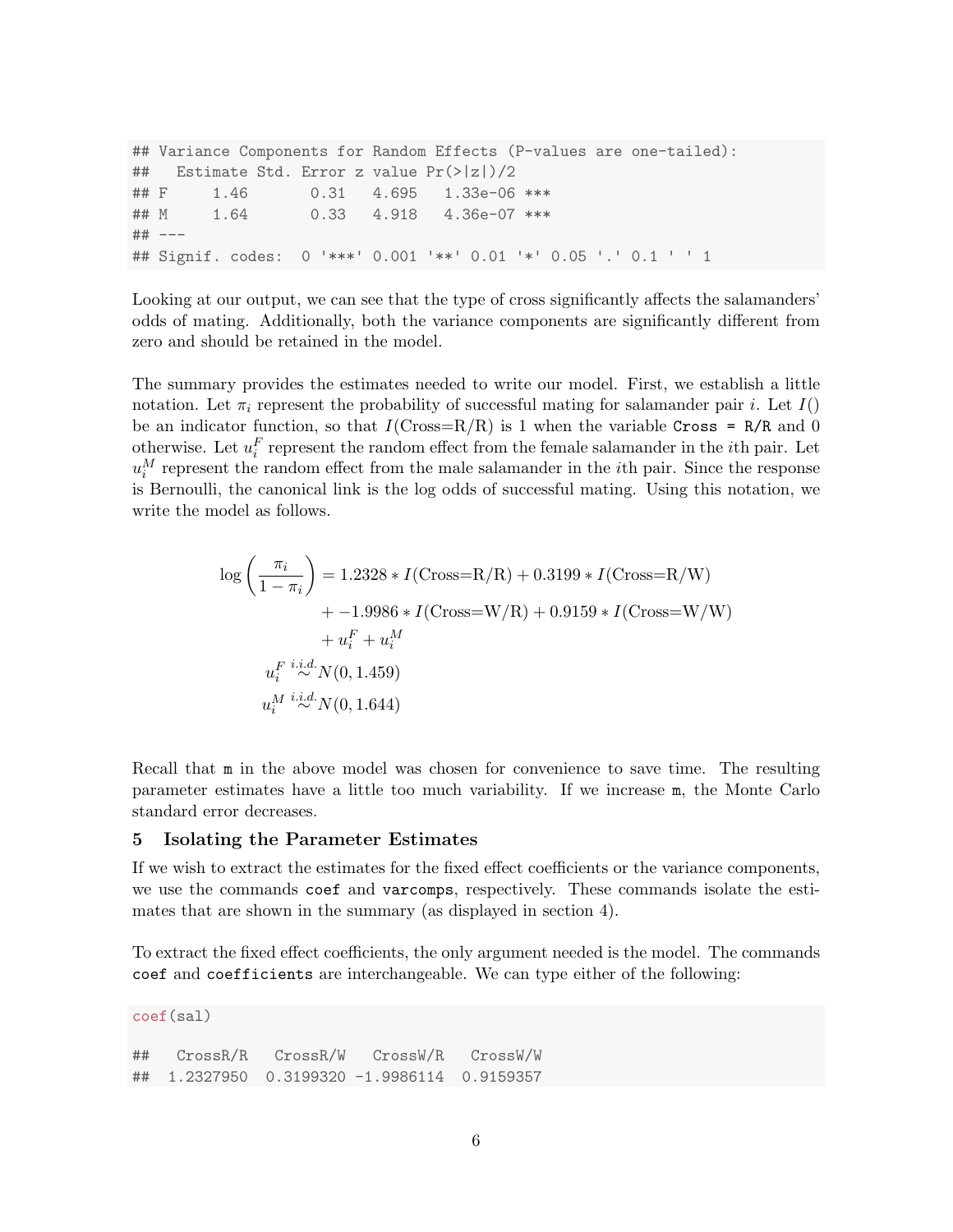```
coefficients(sal)
```
## CrossR/R CrossR/W CrossW/R CrossW/W ## 1.2327950 0.3199320 -1.9986114 0.9159357

To extract the variance components, the only argument needed is the model.

```
varcomps(sal)
## F M
## 1.458761 1.643627
```
To further isolate variance components or fixed effects, use indexing. The following demonstrates how to extract the last two fixed effects and the first variance component.

```
\text{coef}(sal)[c(3,4)]## CrossW/R CrossW/W
## -1.9986114 0.9159357
varcomps(sal)[1]
## F
## 1.458761
```
#### 6 Calculating Confidence Intervals

We can calculate confidence intervals for parameters using the confint command. (Note that prediction is not yet possible in this version of the package). If we wish to calculate 95% confidence intervals for all of our parameters, the only argument is the model name.

```
confint(sal)
```

| ##     | 0.025                             | 0.975               |
|--------|-----------------------------------|---------------------|
|        | ## CrossR/R 0.6354145 1.8301756   |                     |
|        | ## CrossR/W -0.2033230 0.8431871  |                     |
|        | ## CrossW/R -2.6469583 -1.3502645 |                     |
|        | ## CrossW/W 0.3338634 1.4980081   |                     |
| $##$ F |                                   | 0.8498360 2.0676851 |
| ## M   |                                   | 0.9886561 2.2985979 |

The output is a matrix. Each row represents one parameter. The first column is the lower bound of the confidence interval, and the second column is the upper bound of the confidence interval.

If we wish to change the level of confidence from the default of 95%, we use the argument level and specify a number between 0 and 1. For example, to 90% confidence intervals and 99% confidence intervals, we type the following: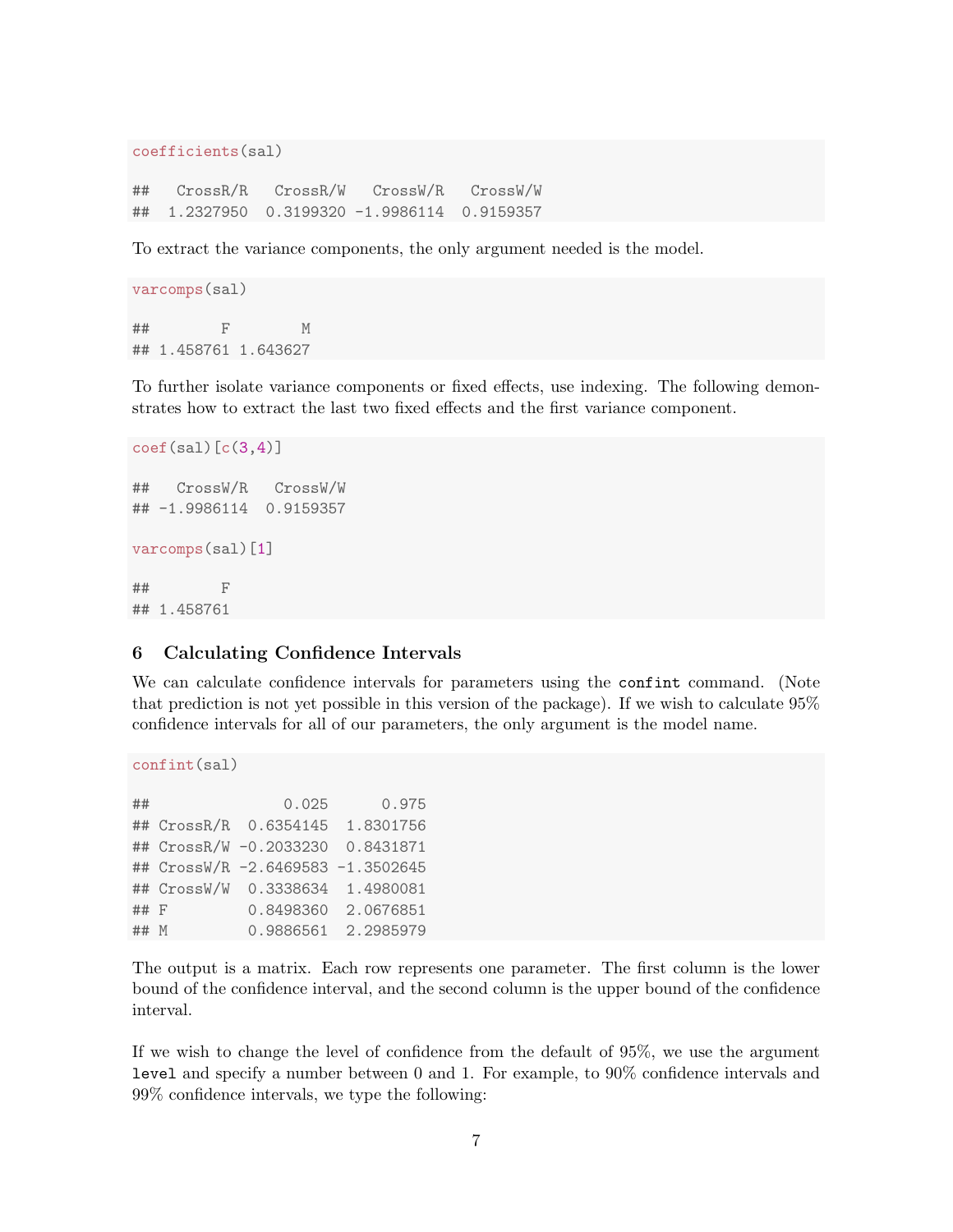#### confint(sal,level=.9)

| ##   | 0.05                              | 0.95                |
|------|-----------------------------------|---------------------|
|      | ## CrossR/R 0.7314575 1.7341326   |                     |
|      | ## CrossR/W -0.1191974 0.7590615  |                     |
|      | ## CrossW/R -2.5427213 -1.4545015 |                     |
|      | ## CrossW/W 0.4274452 1.4044263   |                     |
| ## F | 0.9477349                         | 1.9697861           |
| ## M |                                   | 1.0939581 2.1932959 |

#### confint(sal,level=.99)

| ##   | 0.005                            | 0.995              |
|------|----------------------------------|--------------------|
|      | ## CrossR/R 0.4477039            | 2.017886           |
|      | ## CrossR/W -0.3677417 1.007606  |                    |
|      | ## CrossW/R -2.8506837 -1.146539 |                    |
|      | ## CrossW/W 0.1509630 1.680908   |                    |
| ## F | 0.6584980                        | 2.259023           |
| ## M |                                  | 0.7828493 2.504405 |

We can calculate 90% confidence intervals for the first and third fixed effects through indexing or by listing the names of the fixed effects:

```
confint(sal,level=.9,c(1,3))
```
## 0.05 0.95 ## CrossR/R 0.7314575 1.734133 ## CrossW/R -2.5427213 -1.454502

```
confint(sal,level=.9,c("CrossR/R","CrossW/R"))
```
## 0.05 0.95 ## CrossR/R 0.7314575 1.734133 ## CrossW/R -2.5427213 -1.454502

To calculate a 93 percent confidence interval for the variance component for the female salamanders, we can again either use indexing or list the name of the variable. Note that there are four fixed effects so  $\nu_F$  is the fifth parameter in this model. (Similarly,  $\nu_M$  is the sixth parameter in this model).

```
confint(sal,level=.93,c(5))
## 0.035 0.965
## F 0.8958334 2.021688
confint(sal,level=.93,c("F"))
## 0.035 0.965
## F 0.8958334 2.021688
```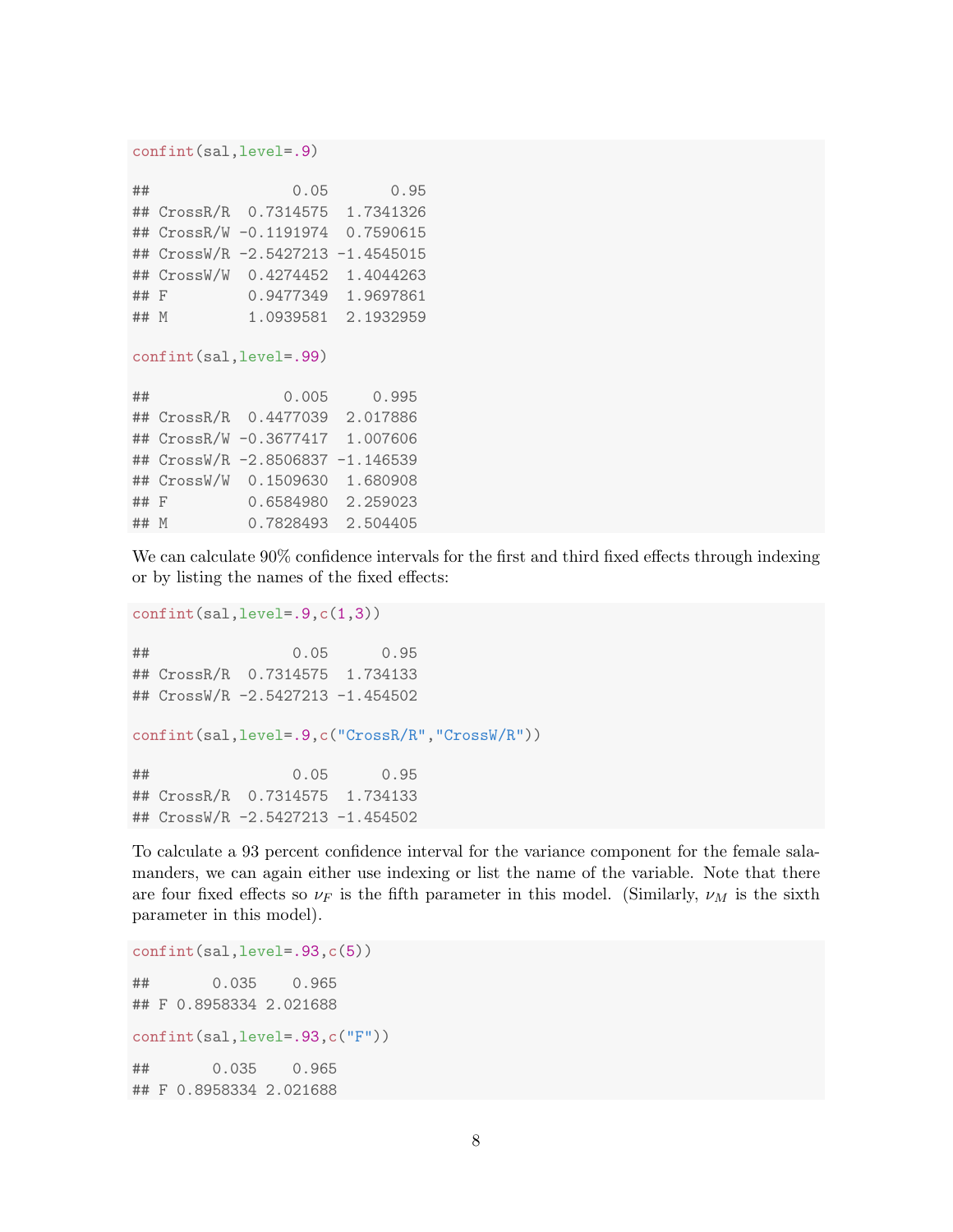Note that all confidence intervals are calculated using the observed Fisher information from the Monte Carlo likelihood approximation.

### 7 Monte Carlo Standard Error

A common question is "How big should the Monte Carlo sample size (m) be?" A larger m leads to higher accuracy in your likelihood-based inference, but the trade-off is a larger m takes more computing time. To assess whether your chosen Monte Carlo sample size m is large enough, you can use the Monte Carlo standard error.

The point estimates produced by glmm (and by Monte Carlo likelihood approximation in general) have two sources of variability. First, there is variability from sample to sample. That is, if we conducted the experiment on another set of 120 salamanders, our point estimates would differ slightly. We measure this sample to sample variability with standard error. Second, there is the variability between calls of glmm because different random numbers are used to calculate the Monte Carlo likelihood approximation. We measure this variability with Monte Carlo standard error.

If the Monte Carlo standard error is large (relative to the standard error), then you should use a large Monte Carlo sample size m. How much larger should m be? The Monte Carlo standard error decreases at a square root rate; if you want a Monte Carlo standard error that is 10% your current Monte Carlo standard error, then you should multiple your Monte Carlo sample size by 100.

You can find the Monte Carlo standard errors with the mcse command.

```
mcse(sal)
## CrossR/R CrossR/W CrossW/R CrossW/W F M
## 0.058272155 0.008764209 0.019981486 0.055950656 0.053502304 0.050063421
```
You can compare the Monte Carlo standard errors (shown above) to the standard errors of the point estimates (shown below).

```
se(sal)
```
## CrossR/R CrossR/W CrossW/R CrossW/W F M ## 0.3047916 0.2669718 0.3307953 0.2969811 0.3106815 0.3341750

#### 8 Estimating the Variance-Covariance Matrix

The variance-covariance matrix for the parameter estimates can be found using the vcov function. The only input is the model name.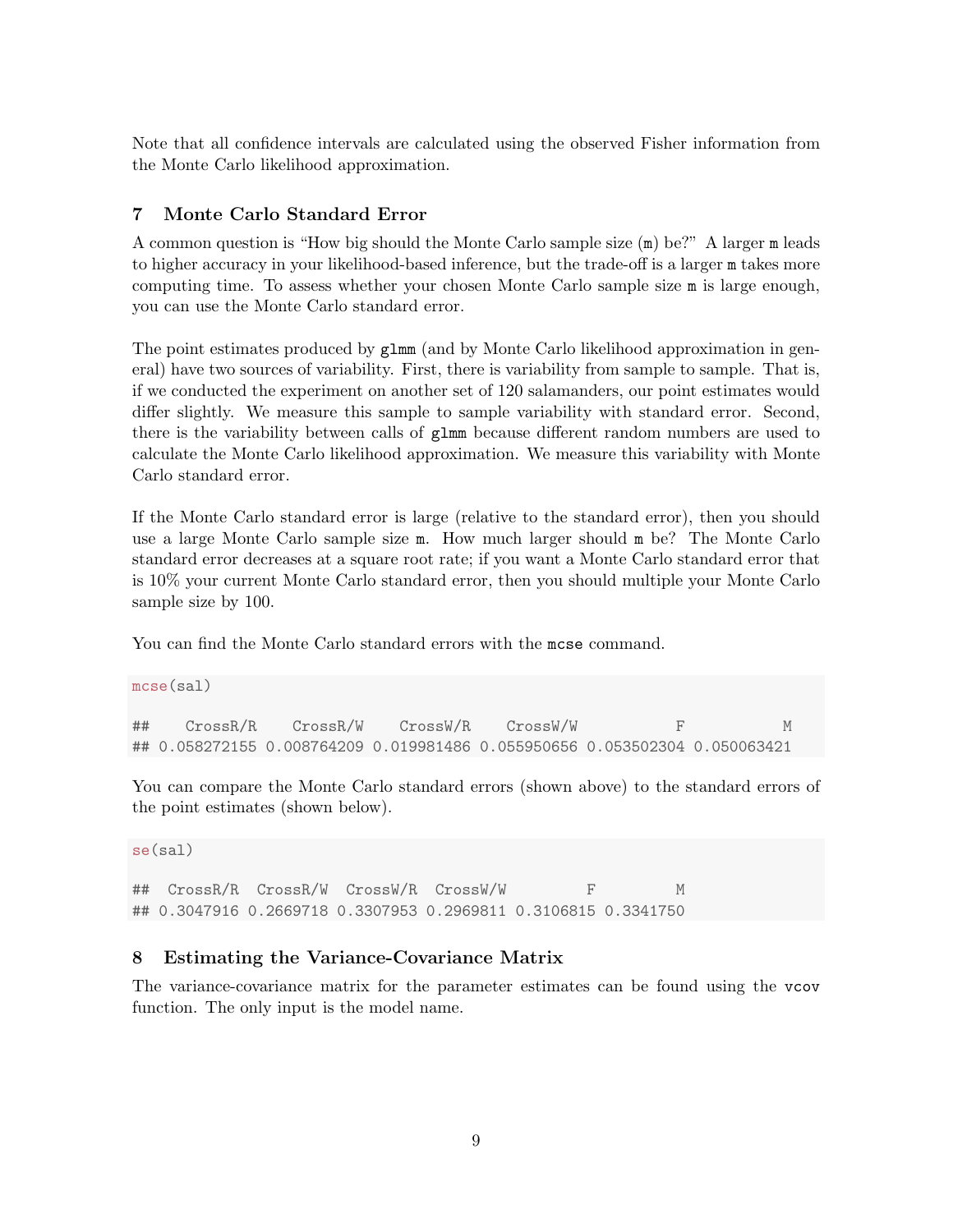$(myvcov < -vcov(sal) [1:4, 1:4])$ 

## CrossR/R CrossR/W CrossW/R CrossW/W ## CrossR/R 0.092897916 0.002448403 0.0035382549 -0.0076306989 ## CrossR/W 0.002448403 0.071273920 0.0014922529 0.0044663567 ## CrossW/R 0.003538255 0.001492253 0.1094255383 0.0009020289 ## CrossW/W -0.007630699 0.004466357 0.0009020289 0.0881978020

The variance-covariance matrix can be useful for some hypothesis testing. For example, suppose we want to test the hypotheses:

$$
H_0: \beta_{RR} - \beta_{WW} = 0
$$
  

$$
H_0: \beta_{RR} - \beta_{WW} \neq 0.
$$

The Wald test statistic is

$$
\frac{\hat{\beta}_{RR} - \hat{\beta}_{WW} - 0}{\sqrt{\text{Var}\left(\hat{\beta}_{RR} - \hat{\beta}_{WW}\right)}} \sim N(0, 1).
$$

To calculate

$$
\text{Var}\left(\hat{\beta}_{RR} - \hat{\beta}_{WW}\right) = \text{Var}\left(\hat{\beta}_{RR}\right) + \text{Var}\left(\hat{\beta}_{WW}\right) - 2\text{ Cov}\left(\hat{\beta}_{RR}, \hat{\beta}_{WW}\right)
$$

we use the variances and covariances from the variance-covariance matrix:

```
myvar <- myvcov[1,1] + myvcov[4,4] - 2* myvcov[1,4]SE <- sqrt(myvar)
```
Then the test statistic and its associated p-value can be calculated:

```
test.stat \leftarrow (coef(sal)[1] - coef(sal)[4]) / SE
as.numeric(2 * pnorm(test.stat))
```
## [1] 1.525429

Therefore, we do not have evidence to reject  $H_0$ :  $\beta_{RR} = \beta_{WW}$ . The probability of two White Side salamanders mating is not significantly different from the probability of two Rough Butt salamanders mating. This makes sense, considering how close  $\beta_{RR}$  and  $\beta WW$  are.

Similarly, we could do a Wald-style hypothesis test to find the two variance components  $\nu_F$ and  $\nu_M$  are not significantly different.

#### 9 Accessing Additional Output

The model produced by glmm has information that is not displayed by the summary command. The names command helps us see what we can access.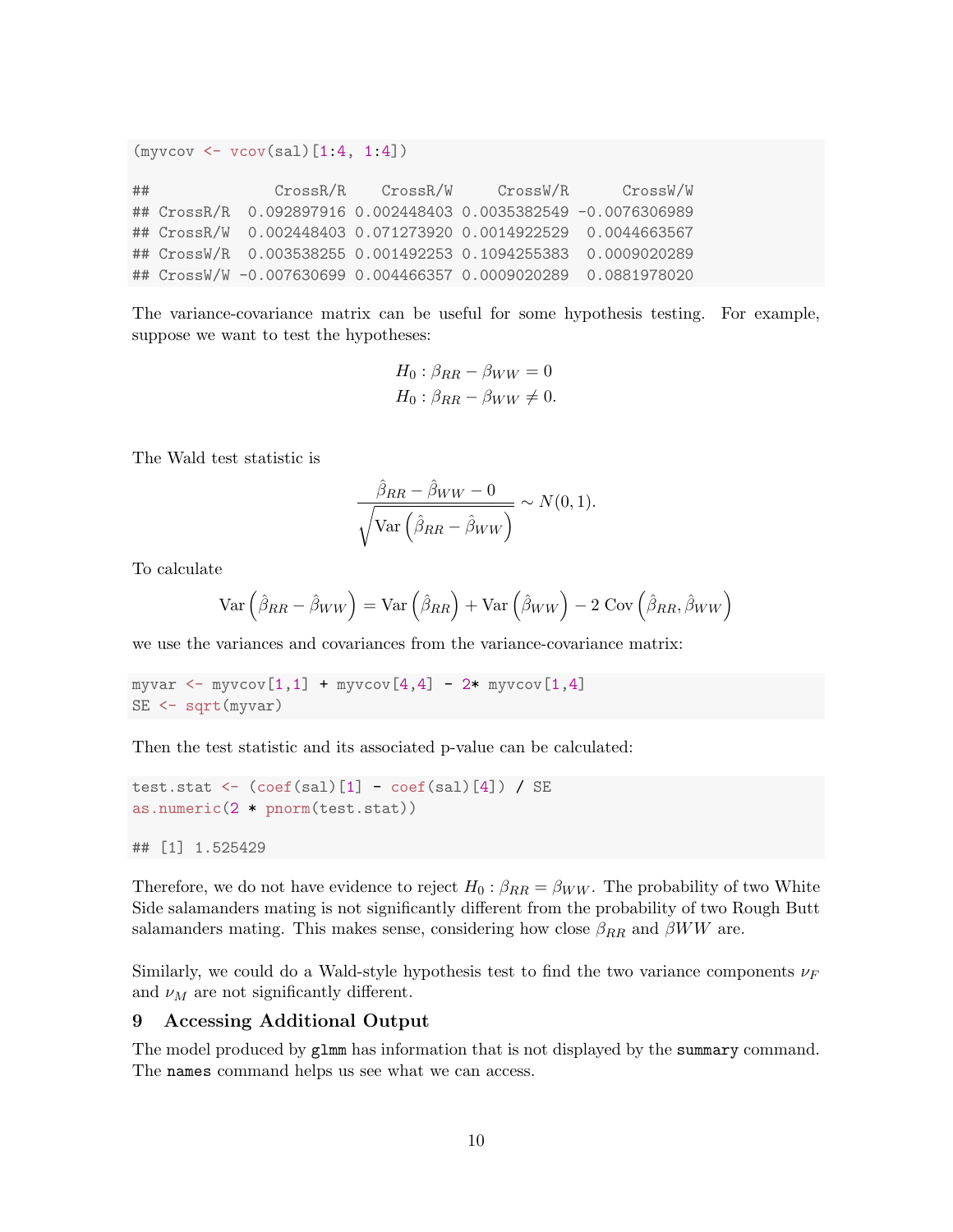```
names(sal)
## [1] "beta" "nu" "loglike.value" "loglike.gradient"
## [5] "loglike.hessian" "trust.converged" "mod.mcml" "fixedcall"
## [9] "randcall" "x" "y" "z"
## [13] "weights" "family.glmm" "call" "varcomps.names"
## [17] "varcomps.equal" "umat" "pvec" "beta.pql"
## [21] "nu.pql" "u.pql" "zeta" "cluster"
## [25] "cores" "debug"
```
The first two items are beta and nu. These are the MCMLEs for the fixed effects and variance components.

The third item is likelihood.value, the value of the MCLA evaluated at the MCMLEs. The fourth item is likelihood.gradient, the gradient vector of the MCLA evaluated at the MCMLEs. The fifth item is likelihood.hessian, the Hessian matrix of the MCLA evaluated at the MCMLEs.

Next is trust.converged, which tell us whether the trust function in the trust package was able to converge to the optimizer of the MCLA.

Items 7 through 16 relate to the original function call. mod.mcml contains the model matrix for the fixed effects, a list of model matrices for the random effects, and the response vector. These are also displayed in x, z, and y, respectively. Then, the call (the original formula representations of the fixed and random effects) are contained in fixedcall, randcall, and call.

The last argument is debug. If the model was fit with the default debug = FALSE, then this argument is just FALSE. If the model was fit with debug = TRUE, then debug contains a list of output for advanced users and programmers.

#### 10 Optional Model-Fitting Arguments

Additional arguments may be added for more control over the model fit. If you're an introductory user, go ahead and ignore this section.

#### 10.1 Setting Variance Components Equal

By default, glmm assumes each variance component should be distinct. Suppose we want to set  $\nu_F = \nu_M$ . Then we would add the argument variances equal to indicate the equality. Since the list of random effects has two entries and we want those entries to share a variance component, we would set varcomps.equal =  $c(1,1)$ . In this scenario, we would only have one variance component, so we only need one entry in varcomps.names. Thus, the new command to fit this updated model with one variance component could be the following:

```
sal \leq glmm(Mate \in 0 + Cross, random = list(\in 0 + Female,
\degree 0 + Male), varcomps.equal = c( 1, 1), varcomps.names =
c("Only Varcomp"), data = salamander, family.glmm =
```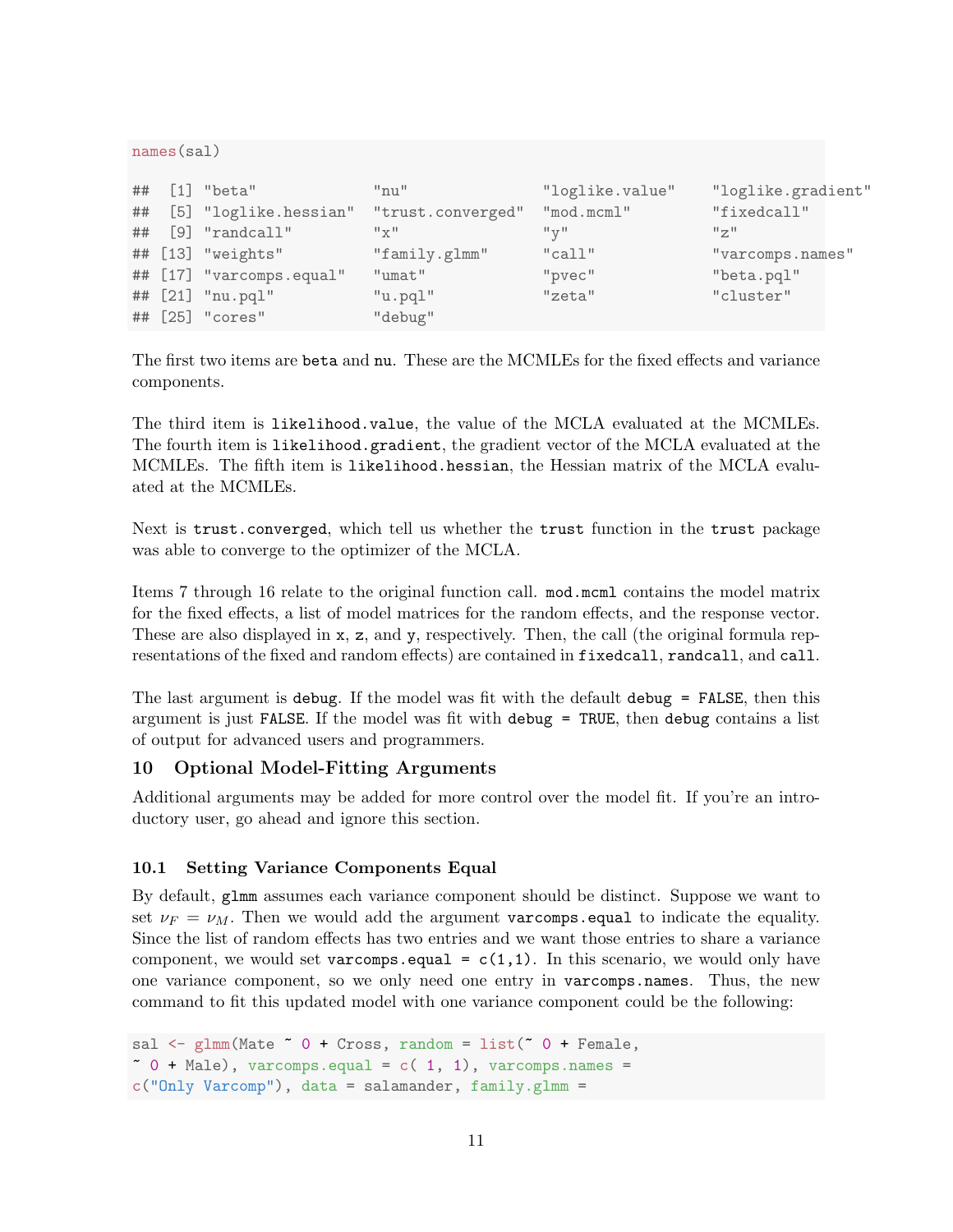bernoulli.glmm,  $m = 10^4$ , debug = TRUE, cluster = clust)

As another example, suppose the list random has three entries, indicating three variance components  $\nu_1, \nu_2, \nu_3$ . To set  $\nu_1 = \nu_3$ , we write varcomps.equal = c(1,2,1). Thus, the shared variance component would be listed first in any output, and  $\nu_2$  would be listed second. Note that the entries in the varcomps.equal vector must start at 1, then continue through the integers. The order of the names of the variance components listed in varcomps.names must correspond to the integers in varcomps.equal. In this problem, the names could be varcomps.names = c("shared", "two").

#### 10.2 Altering the Importance Sampling Distribution

The following default arguments can be adapted to alter the importance sampling distribution: doPQL, p1, p2, p3, and zeta.

By default, penalized quasi-likelihood estimates are used to form the importance sampling distribution for the generated random effects. To skip PQL, add the argument doPQL=FALSE. If PQL is skipped, then the importance sampling distribution uses arbitrary estimates of 0 for the random effects, 0 for the fixed effects, and 1 for the variance components. Sometimes the examples in the glmm documentation skip the PQL step so that the package can load more quickly. Most of the time, the model will fit more accurately and efficiently if PQL estimates are used in the importance sampling distribution.

The importance sampling distribution is a mixture of three distributions. By default, the mixture is evenly weighted, with each component's contribution set at  $1/3$ . If you wish to change the mixture, you can alter p1, p2, and p3 from the default of p1 =  $1/3$ , p2 =  $1/3$ , and  $p3 = 1/3$ . The only restrictions are that the three probabilities must sum to 1 and  $p1$ must be positive.

The first component of the importance sampling distribution is a scaled multivariate tdistribution with zeta degrees of freedom. Therefore, another way to alter the importance sampling distribution is by changing zeta from its default of 5.

#### 10.3 Adjusting Optimization Arguments

It may be useful to adjust the trust arguments rmax and iterlim. The argument rmax is the maximum allowed trust region radius. By glmm default, this is set to the arbitrary, somewhat large number of 1000. If this is set to a small number, then the optimization will move more slowly.

The argument iterlim must be a positive integer that limits the length of the optimization. If iterlim is too small, then the trust optimization will end before the MCMLA has been maximized.

If iterlim is reached, then trust has not converged to the MCMLE. When the summary command is called, a warning will be printed telling the user that the parameter values are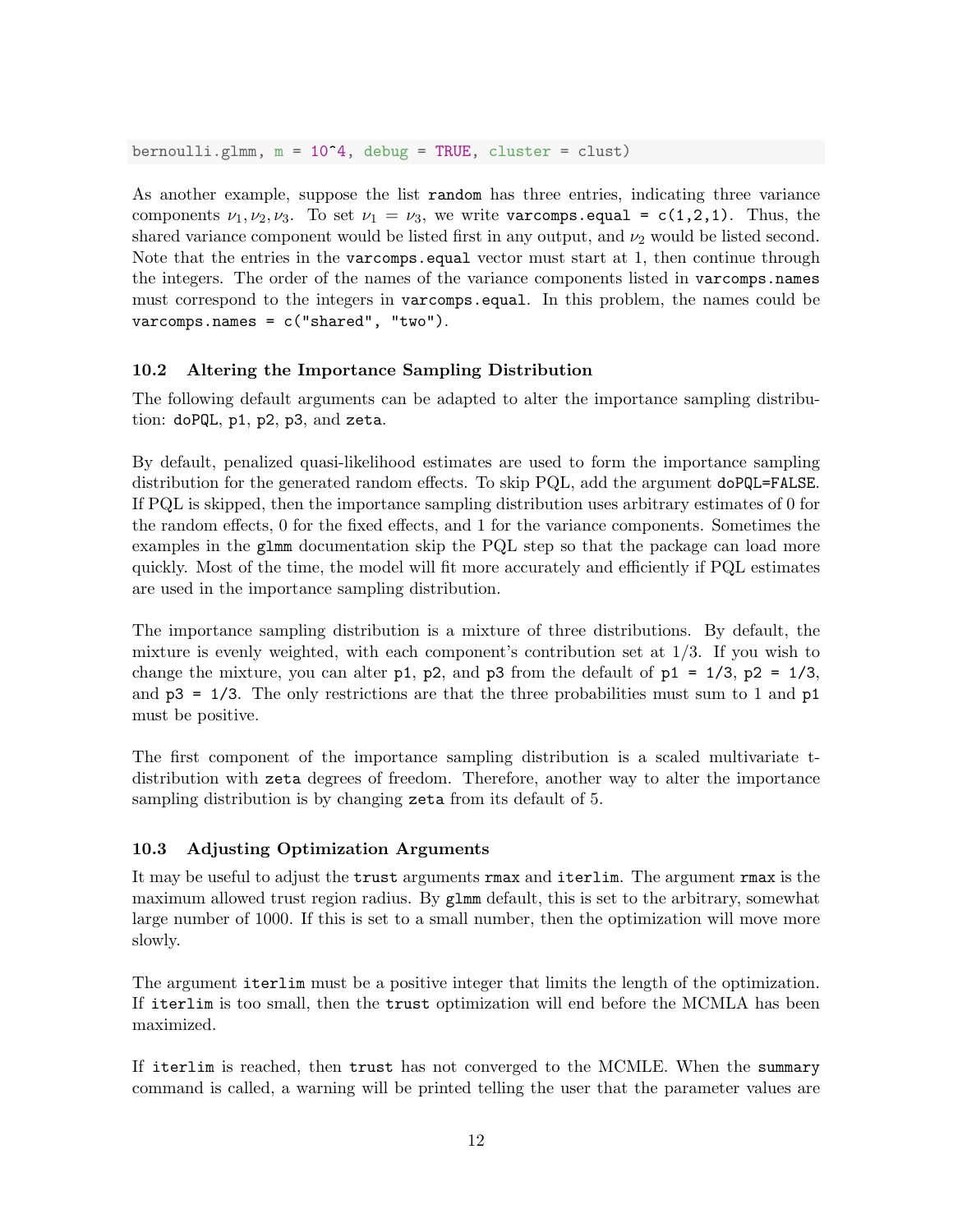not MCMLEs, but glmm can be rerun starting at these outputted parameter values. To do this, use the par.init argument in section 10.4.

#### 10.4 Starting at a Specified Parameter Value

Rather than using the PQL estimates, you can provide parameter values to glmm using the argument par.init. The glmm argument par.init is a vector that specifies the user-supplied values of the fixed effects and variance components. The parameters must be inputted in the order that summary outputs them, with fixed effects followed by variance components.

If par.init is provided, then PQL estimates will not be computed. The par.init estimates will be used instead to form the importance sampling distribution. Then, trust will use par.init as the starting point for the optimization. This argument may be useful for very hard problems that require iteration.

#### References

- Gelfand, A. and Carlin, B. (1993). Maximum-likelihood estimation for constrained- or missingdata models. Canadian Journal of Statistics, 21:303–311.
- Geyer, C. (1990). Likelihood and Exponential Families. PhD thesis, University of Washington.
- Geyer, C. J. (1994). On the convergence of Monte Carlo maximum likelihood calculations. Journal of the Royal Statistical Society, Series B, 61:261–274.
- Geyer, C. J. and Thompson, E. (1992). Constrained Monte Carlo maximum likelihood for dependent data. Journal of the Royal Statistical Society, Series B, 54:657–699.
- Karim, M. and Zeger, S. (1992). generalized linear models with random effects; salamander mating revisited. *Biometrics*, 48:631-644.

McCullagh, P. and Nelder, J. (1989). Generalized Linear Models. Chapman and Hall/CRC.

Sung, Y. J. and Geyer, C. J. (2007). Monte Carlo likelihood inference for missing data models. Annals of Statistics, 35:990–1011.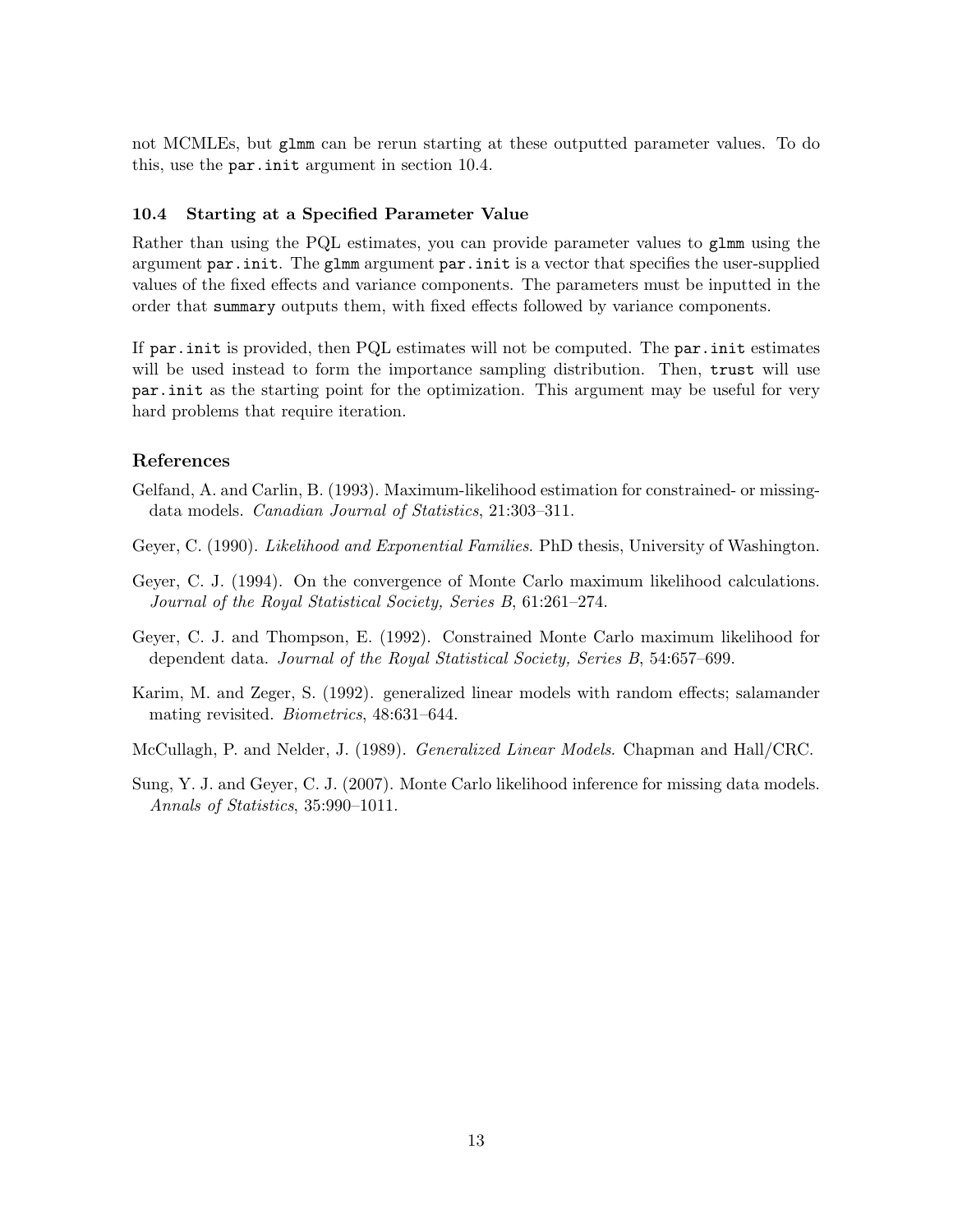# Model-Fitting in Parallel with the R package glmm

Sydney Benson

August 17, 2018

# Contents

| 1 Introduction                       |  |
|--------------------------------------|--|
| 2 Additional Model-Fitting Arguments |  |
| 3 Additional Output                  |  |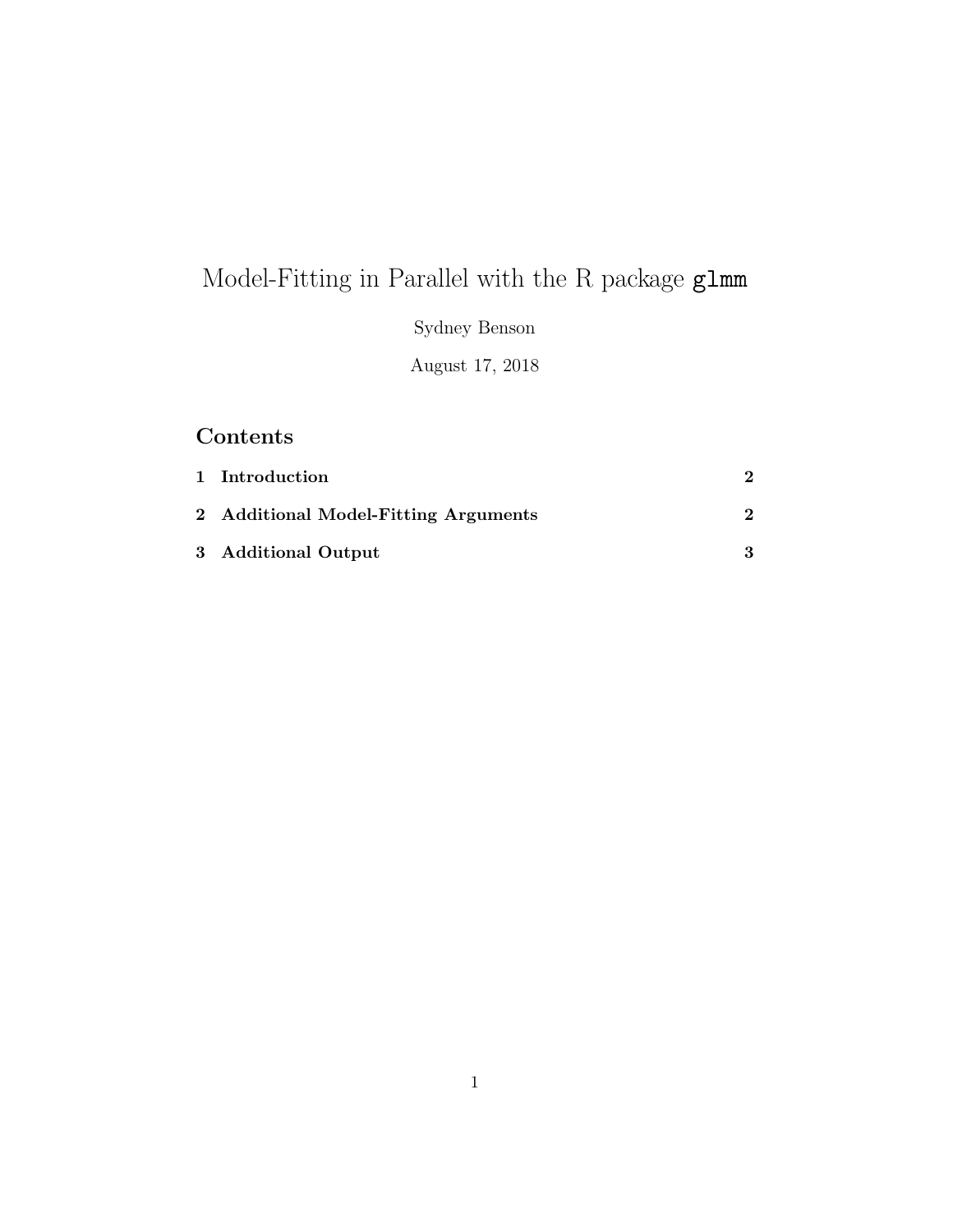# 1 Introduction

The R package glmm approximates the likelihood function for generalized linear mixed models (GLMMs) with a canonical link. glmm calculates and maximizes the Monte Carlo likelihood approximation (MCLA) to find Monte Carlo maximum likelihood estimates (MCMLEs) for the fixed effects and variance components. The value, gradient vector, and Hessian matrix of the MCLA are calculated at the MCMLEs. The Hessian of the MCLA is used to calculate the standard errors for the MCMLEs.

In version 1.2.4, the R package glmm has been revised to calculate the value, gradient vector and Hessian matrix in parallel. This addition has added an optional argument to the glmm command, additional output, and has decreased the time it takes to fit the model.

# 2 Additional Model-Fitting Arguments

In the following code, we fit the model using the glmm command and save the model under the name sal. The final argument for the glmm command is cores. The cores argument is optional and, by default, R will calculate the optimal number of cores to use for the parallel calculations if cores is not specified. The optimal number of cores is one less than the number of cores available in the device. However, if you choose to specify a different number of cores, you may do that using the cores argument. In this example, we will use two cores.

Note: you may only specify the number of cores you want to use if it is less than or equal to the optimal number of cores that R defines. If you specify a number greater than the optimal number defined by R, the number of cores used will default to R's optimal number.

Using multiple cores is useful for reducing the time the glmm command takes to run, thus allowing for an increased m without additional computational expense. We can see the time reduction made by running the calculations in parallel using the proc.time command. The times shown here are from fitting a model on a MacBook Air that cost 1000 USD in 2015.

> library(glmm) > data(salamander)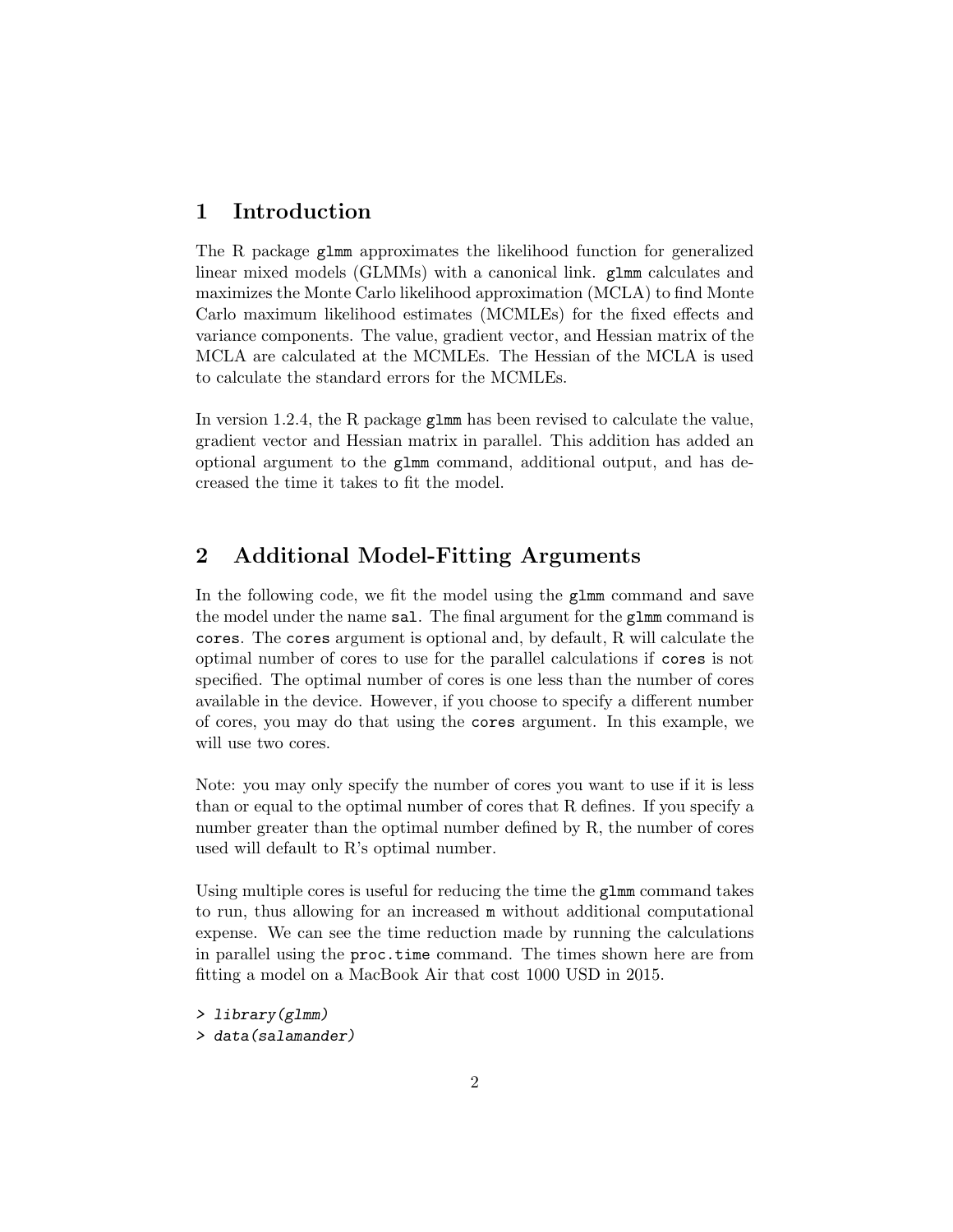```
> set.seed(1234)
> start <- proc.time()
> sal \leq glmm(Mate \sim 0 + Cross, random = list(\sim 0 + Female,
+ \sim 0 + Male), varcomps.names = c("F", "M"), data = salamander,
+ family.glmm = bernoulli.glmm, m = 10^4, debug = TRUE, cores = 1)
> proc.time() - start
   user system elapsed
101.479 7.791 341.730
> set.seed(1234)
> start <- proc.time()
> sal <- glmm(Mate ~ O ~+ Cross, random = list(\degree 0 + Female,
+ \sim 0 + Male), varcomps.names = c("F", "M"), data = salamander,
+ family.glmm = bernoulli.glmm, m = 10^4, debug = TRUE, cores = 2)
> proc.time() - start
   user system elapsed
 90.983 5.009 237.323
```
To read about the other arguments in the glmm command, please read "An Introduction to Model-Fitting with the R package glmm".

# 3 Additional Output

Using the names command allows us to see the additional output that we can access, beyond the model summary. With the addition of parallel calculations, we also have the addition of the cores output. cores will tell you how many cores were used during the value, gradient vector and Hessian matrix calculations.

```
> names(sal)
```

|            | [1] "beta"                                     | $"$ nu"     | "likelihood.value"                                              |
|------------|------------------------------------------------|-------------|-----------------------------------------------------------------|
|            | [4] "likelihood.gradient" "likelihood.hessian" |             | "trust.converged"                                               |
|            | $[7]$ "mod.mcml"                               | "fixedcall" | "randcall"                                                      |
| $[10]$ "x" |                                                | "v"         | $^{\prime\prime}$ $\sigma$ <sup><math>\prime\prime</math></sup> |
|            | [13] "family.glmm"                             | "call"      | "varcomps.names"                                                |
|            | [16] "varcomps.equal"                          | "umat"      | "pvec"                                                          |
|            | $[19]$ "beta.pql"                              | "nu.pql"    | "u.pql"                                                         |
|            | $[22]$ "zeta"                                  | "cores"     | "debug"                                                         |